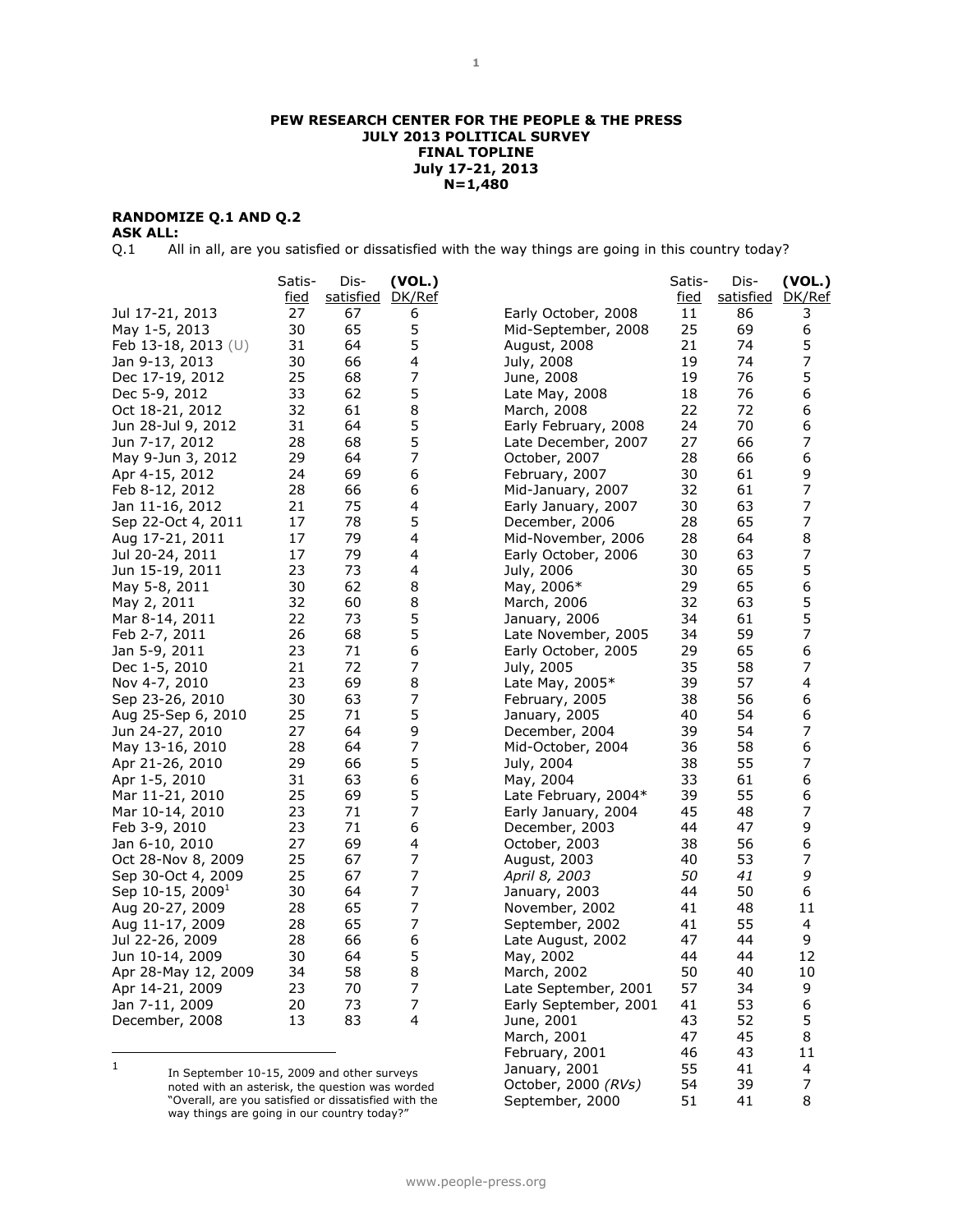#### **Q.1 CONTINUED…**

|                       | Satis-      | Dis-      | (VOL.) |                        | Satis-      | Dis-      | (VOL.) |
|-----------------------|-------------|-----------|--------|------------------------|-------------|-----------|--------|
|                       | <u>fied</u> | satisfied | DK/Ref |                        | <u>fied</u> | satisfied | DK/Ref |
| June, 2000            | 47          | 45        | 8      | June, 1995             | 25          | 73        |        |
| April, 2000           | 48          | 43        | 9      | April, 1995            | 23          | 74        | 3      |
| August, 1999          | 56          | 39        | 5      | July, 1994             | 24          | 73        | 3      |
| January, 1999         | 53          | 41        | 6      | March, 1994            | 24          | 71        | 5      |
| November, 1998        | 46          | 44        | 10     | October, 1993          | 22          | 73        | 5      |
| Early September, 1998 | 54          | 42        | 4      | September, 1993        | 20          | 75        | 5      |
| Late August, 1998     | 55          | 41        | 4      | May, 1993              | 22          | 71        |        |
| Early August, 1998    | 50          | 44        | 6      | January, 1993          | 39          | 50        | 11     |
| February, 1998        | 59          | 37        | 4      | January, 1992          | 28          | 68        | 4      |
| January, 1998         | 46          | 50        | 4      | November, 1991         | 34          | 61        | 5      |
| September, 1997       | 45          | 49        | 6      | Gallup: Late Feb, 1991 | 66          | 31        |        |
| August, 1997          | 49          | 46        | 5      | August, 1990           | 47          | 48        | 5      |
| January, 1997         | 38          | 58        | 4      | May, 1990              | 41          | 54        | 5      |
| July, 1996            | 29          | 67        | 4      | January, 1989          | 45          | 50        | 5      |
| March, 1996           | 28          | 70        |        | September, 1988 (RVs)  | 50          | 45        | 5      |
| October, 1995         | 23          | 73        |        |                        |             |           |        |

# **RANDOMIZE Q.1 AND Q.2**

### **ASK ALL:**

Q.2 Do you approve or disapprove of the way Barack Obama is handling his job as President? **[IF DK ENTER AS DK. IF DEPENDS PROBE ONCE WITH:** Overall do you approve or disapprove of the way Barack Obama is handling his job as President? **IF STILL DEPENDS ENTER AS DK]** 

|                     |         | Dis-    | (VOL.) |                    |                | Dis-    | (VOL.) |
|---------------------|---------|---------|--------|--------------------|----------------|---------|--------|
|                     | Approve | Approve | DK/Ref |                    | <u>Approve</u> | Approve | DK/Ref |
| Jul 17-21, 2013     | 46      | 46      | 7      | Jan 5-9, 2011      | 46             | 44      | 10     |
| Jun 12-16, 2013     | 49      | 43      | 7      | Dec 1-5, 2010      | 45             | 43      | 13     |
| May 1-5, 2013       | 51      | 43      | 6      | Nov 4-7, 2010      | 44             | 44      | 12     |
| Mar 13-17, 2013     | 47      | 46      | 8      | Oct 13-18, 2010    | 46             | 45      | 9      |
| Feb 13-18, 2013 (U) | 51      | 41      | 7      | Aug 25-Sep 6, 2010 | 47             | 44      | 9      |
| Jan 9-13, 2013      | 52      | 40      | 7      | Jul 21-Aug 5, 2010 | 47             | 41      | 12     |
| Dec 5-9, 2012       | 55      | 39      | 6      | Jun 8-28, 2010     | 48             | 41      | 11     |
| Jun 28-Jul 9, 2012  | 50      | 43      | 7      | Jun 16-20, 2010    | 48             | 43      | 9      |
| Jun 7-17, 2012      | 47      | 45      | 8      | May 6-9, 2010      | 47             | 42      | 11     |
| May 9-Jun 3, 2012   | 46      | 42      | 11     | Apr 21-26, 2010    | 47             | 42      | 11     |
| Apr 4-15, 2012      | 46      | 45      | 9      | Apr 8-11, 2010     | 48             | 43      | 9      |
| Mar 7-11, 2012      | 50      | 41      | 9      | Mar 10-14, 2010    | 46             | 43      | 12     |
| Feb 8-12, 2012      | 47      | 43      | 10     | Feb 3-9, 2010      | 49             | 39      | 12     |
| Jan 11-16, 2012     | 44      | 48      | 8      | Jan 6-10, 2010     | 49             | 42      | 10     |
| Dec 7-11, 2011      | 46      | 43      | 11     | Dec 9-13, 2009     | 49             | 40      | 11     |
| Nov 9-14, 2011      | 46      | 46      | 8      | Oct 28-Nov 8, 2009 | 51             | 36      | 13     |
| Sep 22-Oct 4, 2011  | 43      | 48      | 9      | Sep 30-Oct 4, 2009 | 52             | 36      | 12     |
| Aug 17-21, 2011     | 43      | 49      | 7      | Sep 10-15, 2009    | 55             | 33      | 13     |
| Jul 20-24, 2011     | 44      | 48      | 8      | Aug 20-27, 2009    | 52             | 37      | 12     |
| Jun 15-19, 2011     | 46      | 45      | 8      | Aug 11-17, 2009    | 51             | 37      | 11     |
| May 25-30, 2011     | 52      | 39      | 10     | Jul 22-26, 2009    | 54             | 34      | 12     |
| May 5-8, 2011       | 50      | 39      | 11     | Jun 10-14, 2009    | 61             | 30      | 9      |
| May 2, 2011 (WP)    | 56      | 38      | 6      | Apr 14-21, 2009    | 63             | 26      | 11     |
| Mar 30-Apr 3, 2011  | 47      | 45      | 8      | Mar 31-Apr 6, 2009 | 61             | 26      | 13     |
| Feb 22-Mar 1, 2011  | 51      | 39      | 10     | Mar 9-12, 2009     | 59             | 26      | 15     |
| Feb 2-7, 2011       | 49      | 42      | 9      | Feb 4-8, 2009      | 64             | 17      | 19     |

**See past presidents' approval trends:** [George W. Bush,](http://www.people-press.org/files/legacy-questionnaires/483.pdf) [Bill Clinton](http://www.people-press.org/files/legacy-questionnaires/18.pdf)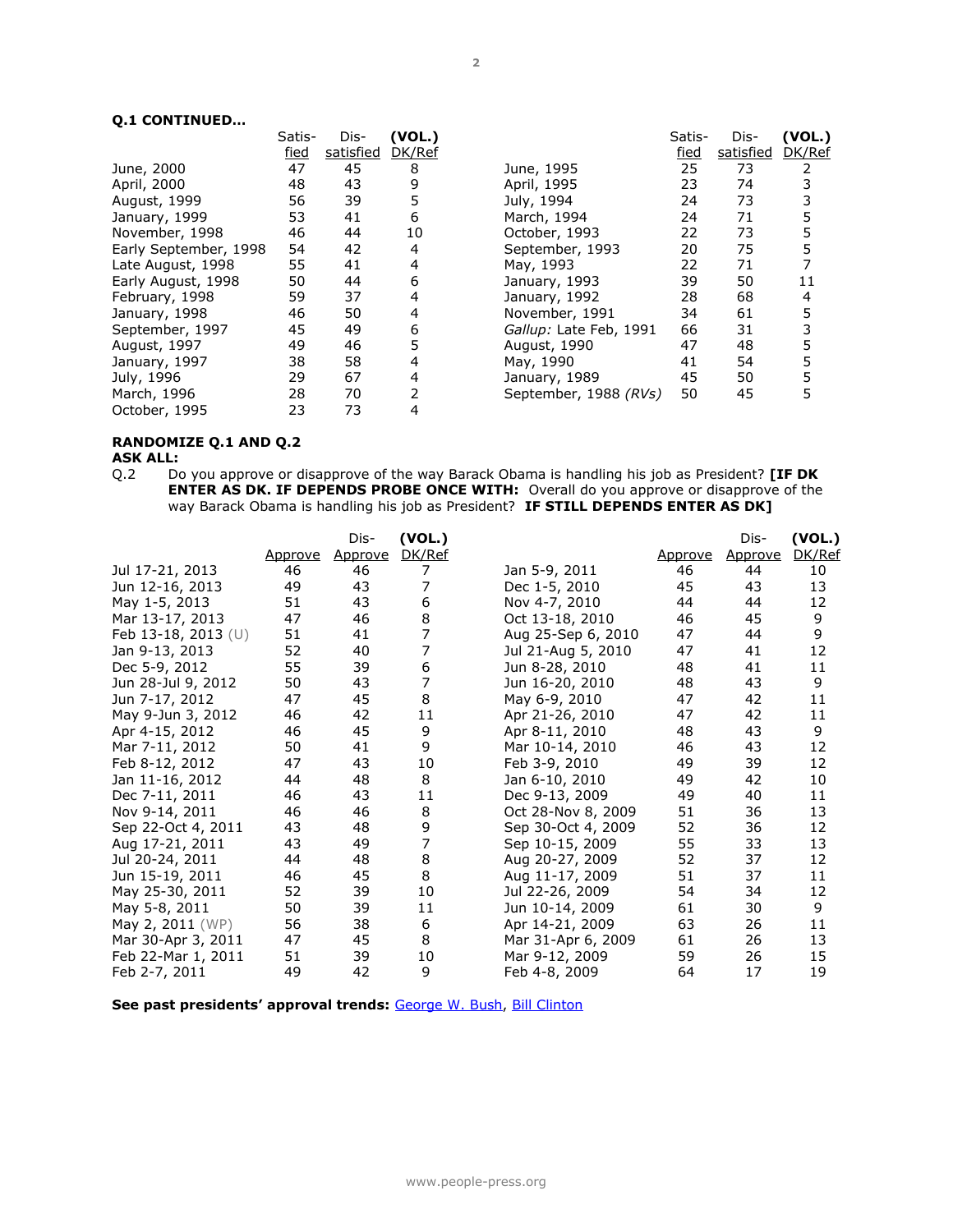#### **QUESTIONS 3 AND 5 PREVIOUSLY RELEASED NO QUESTION 4 AND 6**

#### **ASK ALL:**

Q.7 Would you say your overall opinion of **[INSERT ITEM; RANDOMIZE; RANDOMIZE ITEMS a AND b IN BLOCK; RANDOMIZE ITEMS c AND d IN BLOCK; RANDOMIZE BLOCKS]** is very favorable, mostly favorable, mostly UNfavorable, or very unfavorable? **[INTERVIEWERS: PROBE TO DISTINGUISH BETWEEN "NEVER HEARD OF" AND "CAN'T RATE."]** How about **[NEXT ITEM]? [IF NECESSARY:** Just in general, is your overall opinion of **[ITEM]** very favorable, mostly favorable, mostly UNfavorable, or very unfavorable?**] [INTERVIEWERS: PROBE TO DISTINGUISH BETWEEN "NEVER HEARD OF" AND "CAN'T RATE."]**

|    |                       |              |             |                                                 |              |             |        | (VOL.)   | (VOL.)            |
|----|-----------------------|--------------|-------------|-------------------------------------------------|--------------|-------------|--------|----------|-------------------|
|    |                       |              |             | ------ Favorable ------ ----- Unfavorable ----- |              |             |        |          | Never Can't rate/ |
|    |                       | <u>Total</u> | <u>Verv</u> | <b>Mostly</b>                                   | <u>Total</u> | <b>Very</b> | Mostly | heard of | <u>Ref</u>        |
| a. | The Republican Party  |              |             |                                                 |              |             |        |          |                   |
|    | Jul 17-21, 2013       | 33           | 7           | 25                                              | 58           | 25          | 34     | $\ast$   | 9                 |
|    | Jun 12-16, 2013       | 40           | 8           | 32                                              | 55           | 23          | 33     | $\ast$   | 5                 |
|    | Jan 9-13, 2013        | 33           | 6           | 28                                              | 58           | 27          | 31     | 1        | 8                 |
|    | Dec 5-9, 2012         | 36           | 7           | 28                                              | 59           | 23          | 36     | $\ast$   | 5                 |
|    | Sep 12-16, 2012       | 42           | 12          | 30                                              | 50           | 25          | 26     | $\ast$   | 8                 |
|    | Jun 28-Jul 9, 2012    | 36           | 9           | 27                                              | 56           | 28          | 28     | $\ast$   | 8                 |
|    | Mar 7-11, 2012        | 36           | 7           | 30                                              | 56           | 27          | 29     | $\ast$   | 8                 |
|    | Jan 11-16, 2012       | 35           | 7           | 27                                              | 58           | 28          | 30     | $\ast$   | 7                 |
|    | Sep 22-Oct 4, 2011    | 36           | 7           | 29                                              | 55           | 27          | 28     | $\ast$   | 9                 |
|    | Aug 17-21, 2011       | 34           | 5           | 29                                              | 59           | 27          | 32     | $\ast$   | 7                 |
|    | Feb 22-Mar 1, 2011    | 42           | 9           | 32                                              | 51           | 22          | 28     | 1        | 7                 |
|    | Feb 2-7, 2011         | 43           | 8           | 35                                              | 48           | 19          | 29     | $\ast$   | 9                 |
|    | Aug 25-Sep 6, 2010    | 43           | 8           | 35                                              | 49           | 21          | 28     | $\ast$   | 8                 |
|    | July 1-5, 2010        | 39           | 10          | 29                                              | 49           | 24          | 25     | $\ast$   | 12                |
|    | April 1-5, 2010       | 37           | 8           | 29                                              | 53           | 26          | 27     | $\ast$   | 9                 |
|    | Mar 18-21, 2010       | 37           | 5           | 32                                              | 51           | 20          | 31     | $\ast$   | 12                |
|    | Feb 3-9, 2010         | 46           | 5           | 41                                              | 46           | 14          | 32     | 0        | 8                 |
|    | Aug 20-27, 2009       | 40           | 6           | 34                                              | 50           | 19          | 31     | $\ast$   | 10                |
|    | Aug 11-17, 2009       | 40           | 7           | 33                                              | 50           | 18          | 32     | $\ast$   | 10                |
|    | Mar 31-Apr 6, 2009    | 40           | 7           | 33                                              | 51           | 17          | 34     | 0        | 9                 |
|    | Jan 7-11, 2009        | 40           | 5           | 35                                              | 55           | 21          | 34     | $\ast$   | 5                 |
|    | Late October, 2008    | 40           | 10          | 30                                              | 50           | 23          | 27     | $\ast$   | 10                |
|    | Mid-September, 2008   | 47           | 11          | 36                                              | 46           | 22          | 24     | $\ast$   | 7                 |
|    | August, 2008          | 43           | 9           | 34                                              | 49           | 18          | 31     | 1        | 7                 |
|    | Late May, 2008        | 39           | 7           | 32                                              | 53           | 20          | 33     | $\ast$   | 8                 |
|    | July, 2007            | 39           | 7           | 32                                              | 53           | 22          | 31     | 0        | 8                 |
|    | Early January, 2007   | 41           | 9           | 32                                              | 48           | 21          | 27     | 1        | 10                |
|    | Late October, 2006    | 41           | 9           | 32                                              | 50           | 20          | 30     | $\ast$   | 9                 |
|    | July, 2006            | 40           | 10          | 30                                              | 52           | 23          | 29     | 1        | 7                 |
|    | April, 2006           | 40           | 10          | 30                                              | 50           | 21          | 29     | $\ast$   | 10                |
|    | February, 2006        | 44           | 11          | 33                                              | 50           | 24          | 26     | $\ast$   | 6                 |
|    | Late October, 2005    | 42           | 12          | 30                                              | 49           | 24          | 25     | $\ast$   | 9                 |
|    | July, 2005            | 48           | 13          | 35                                              | 43           | 18          | 25     | $\ast$   | 9                 |
|    | June, 2005            | 48           | 11          | 37                                              | 44           | 20          | 24     | 0        | 8                 |
|    | December, 2004        | 52           | 15          | 37                                              | 42           | 17          | 25     | 0        | 6                 |
|    | June, 2004            | 51           | 12          | 39                                              | 40           | 14          | 26     | 0        | 9                 |
|    | Early February, 2004  | 52           | 14          | 38                                              | 42           | 16          | 26     | $\ast$   | 6                 |
|    | June, 2003            | 58           | 14          | 44                                              | 33           | 10          | 23     | 0        | 9                 |
|    | April, 2003           | 63           | 14          | 49                                              | 31           | 10          | 21     | $\ast$   | 6                 |
|    | December, 2002        | 59           | 18          | 41                                              | 33           | 11          | 22     | $\ast$   | 8                 |
|    | July, 2001            | 48           | 11          | 37                                              | 42           | 15          | 27     | $\ast$   | 10                |
|    | January, 2001         | 56           | 13          | 43                                              | 35           | 13          | 22     | $\ast$   | 9                 |
|    | September, 2000 (RVs) | 53           | 11          | 42                                              | 40           | 12          | 28     | 0        | 7                 |
|    | August, 1999          | 53           | 8           | 45                                              | 43           | 12          | 31     | $\ast$   | 4                 |
|    | February, 1999        | 44           | 7           | 37                                              | 51           | 15          | 36     | 0        | 5                 |
|    | January, 1999         | 44           | 10          | 34                                              | 50           | 23          | 27     | 0        | 6                 |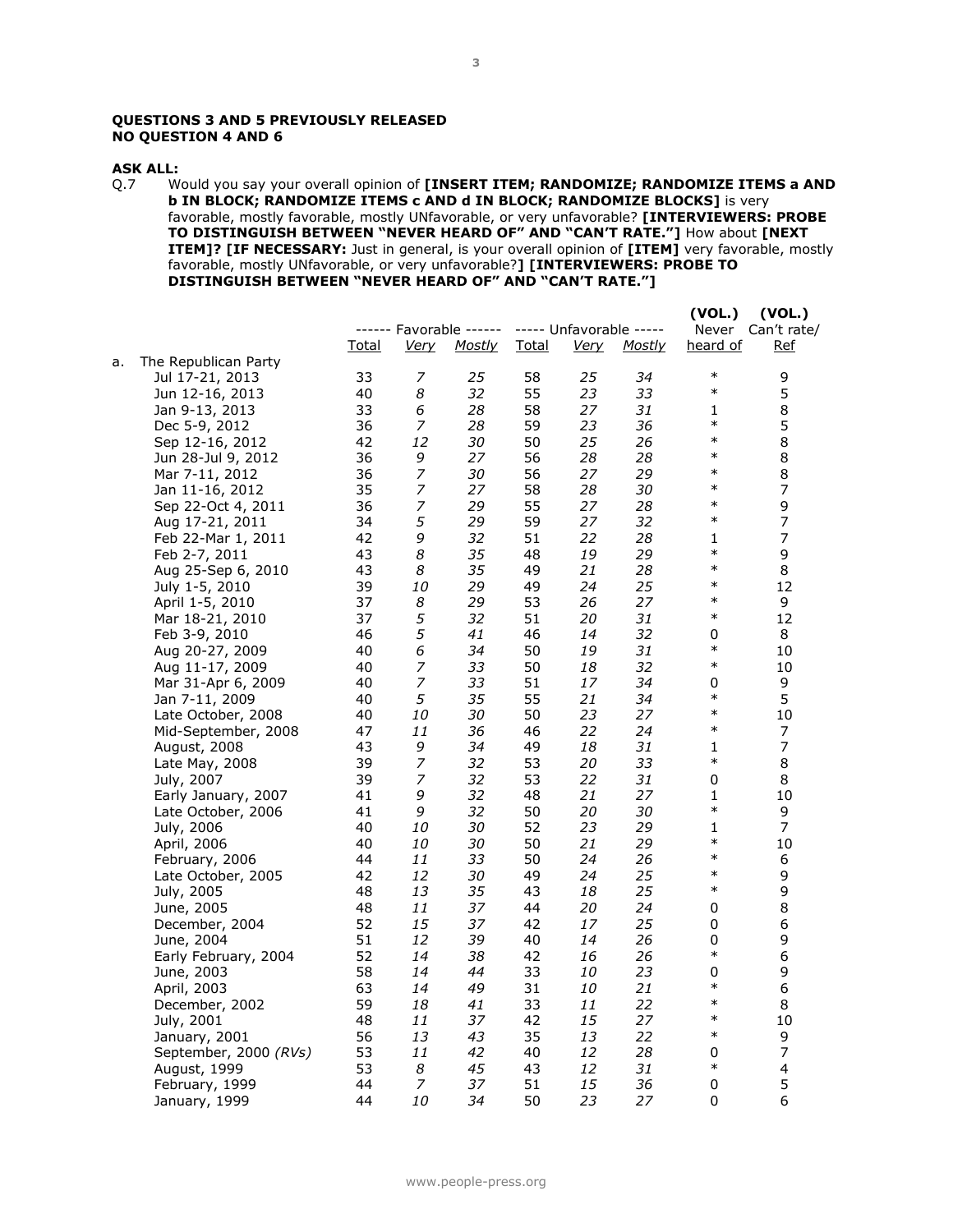# **Q.7 CONTINUED…**

|    |                                    |              |             |                         |              |                         |          | (VOL.)           | (VOL.)                   |
|----|------------------------------------|--------------|-------------|-------------------------|--------------|-------------------------|----------|------------------|--------------------------|
|    |                                    |              |             | ------ Favorable ------ |              | ----- Unfavorable ----- |          | Never            | Can't rate/              |
|    |                                    | <u>Total</u> | <u>Very</u> | <b>Mostly</b>           | <b>Total</b> | <u>Very</u>             | Mostly   | heard of         | <u>Ref</u>               |
|    | Early December, 1998               | 46           | 11          | 35                      | 47           | 20                      | 27       | $\ast$           | 7                        |
|    | Early October, 1998 (RVs)          | 52           | 9           | 43                      | 42           | 14                      | 28       | 0                | 6                        |
|    | Early September, 1998              | 56           | 9           | 47                      | 37           | 11                      | 26       | $\ast$           | $\boldsymbol{7}$         |
|    | March, 1998                        | 50           | 10          | 40                      | 43           | 12                      | 31       | $\ast$           | 7                        |
|    | August, 1997                       | 47           | 9           | 38                      | 47           | 11                      | 36       | $\ast$           | 6                        |
|    | June, 1997                         | 51           | 8           | 43                      | 42           | 11                      | 31       | 1<br>$\ast$      | 6                        |
|    | January, 1997                      | 52           | 8           | 44                      | 43           | 10                      | 33       |                  | 5                        |
|    | October, 1995                      | 52           | 10          | 42                      | 44           | 16                      | 28       | $\ast$<br>$\ast$ | 4                        |
|    | December, 1994                     | 67           | 21          | 46                      | 27           | 8                       | 19       | $\ast$           | 6                        |
|    | July, 1994                         | 63           | 12          | 51                      | 33           | 8                       | 25       |                  | 4                        |
|    | May, 1993                          | 54           | 12          | 42                      | 35           | 10                      | 25       | 0<br>$\ast$      | 11                       |
|    | July, 1992                         | 46           | 9           | 37                      | 48           | 17                      | 31       |                  | 6                        |
| b. | The Democratic Party               |              |             |                         |              |                         |          |                  |                          |
|    | Jul 17-21, 2013                    | 41           | 10          | 31                      | 50           | 23                      | 28       | $\ast$           | $\frac{9}{5}$            |
|    | Jun 12-16, 2013                    | 51           | 14          | 37                      | 45           | 19                      | 26       | 0                |                          |
|    | Jan 9-13, 2013                     | 47           | 13          | 34                      | 46           | 18                      | 28       | $\ast$           | $\overline{\phantom{a}}$ |
|    | Dec 5-9, 2012                      | 48           | 11          | 37                      | 47           | 23                      | 25       | 1                | 4                        |
|    | Sep 12-16, 2012                    | 53           | 21          | 32                      | 40           | 18                      | 22       | $\ast$           | $\boldsymbol{7}$         |
|    | Jun 28-Jul 9, 2012                 | 47           | 14          | 33                      | 45           | 21                      | 24       | $\ast$           | 8                        |
|    | Mar 7-11, 2012                     | 49           | 14          | 36                      | 43           | 18                      | 25       | $\ast$           | $\overline{\phantom{a}}$ |
|    | Jan 11-16, 2012                    | 43           | 13          | 29                      | 51           | 23                      | 28       | $\ast$           | $\boldsymbol{7}$         |
|    | Sep 22-Oct 4, 2011                 | 46           | 13          | 32                      | 45           | 19                      | 26       | $\ast$           | 9                        |
|    | Aug 17-21, 2011                    | 43           | 9           | 34                      | 50           | 21                      | 29       | $\ast$           | $\boldsymbol{7}$         |
|    | Feb 22-Mar 1, 2011                 | 48           | 14          | 34                      | 45           | 18                      | 27       | $\ast$           | 6                        |
|    | Feb 2-7, 2011                      | 47           | 13          | 35                      | 46           | 17                      | 29       | $\ast$           | 6                        |
|    | Aug 25-Sep 6, 2010                 | 50           | 13          | 36                      | 44           | 20                      | 24       | $\ast$           | $\overline{7}$           |
|    | July 1-5, 2010                     | 44           | 12          | 31                      | 45           | 22                      | 23       | $\ast$           | 11                       |
|    | April 1-5, 2010                    | 38           | 9           | 29                      | 52           | 27                      | 25       | $\ast$           | 9                        |
|    | Mar 18-21, 2010                    | 40           | 8           | 32                      | 49           | 25                      | 24       | $\ast$           | 11                       |
|    | Feb 3-9, 2010                      | 48           | 9           | 39                      | 44           | 17                      | 27       | $\ast$           | 8                        |
|    | Aug 20-27, 2009                    | 48           | 11          | 37                      | 43           | 19                      | 24       | $\ast$           | 10                       |
|    | Aug 11-17, 2009                    | 49           | 12          | 37                      | 40           | 16                      | 25       | $\ast$           | 10                       |
|    | Mar 31-Apr 6, 2009                 | 59           | 15          | 44                      | 34           | 13                      | 21       | $\ast$           | 7                        |
|    | Jan 7-11, 2009                     | 62           | 19          | 43                      | 32           | 12                      | 20       | $\ast$           | 6                        |
|    | Late October, 2008                 | 57           | 19          | 38                      | 33           | 15                      | 18       | $\ast$           | 10                       |
|    | Mid-September, 2008                | 55           | 18          | 37                      | 39           | 14                      | 25       | $\ast$           | 6                        |
|    | August, 2008                       | 57           | 16          | 41                      | 37           | 13                      | 24       | $\ast$           | 6                        |
|    | Late May, 2008                     | 57           | 14          | 43                      | 37           | 14                      | 23       | $\ast$           | 6                        |
|    | July, 2007                         | 51           | 13          | 38                      | 41           | 14                      | 27       | 0                | 8                        |
|    | Early January, 2007                | 54           | 15          | 39                      | 35           | 12                      | 23       | ∗<br>$\ast$      | 11                       |
|    | Late October, 2006                 | 53           | 13          | 40                      | 36           | 11                      | 25       |                  | 11                       |
|    | July, 2006                         | 47           | 13          | 34                      | 44           | 13                      | 31       | 2<br>$\ast$      | $\overline{7}$           |
|    | April, 2006                        | 47           | 12          | 35                      | 42           | 14                      | 28       |                  | 11                       |
|    | February, 2006                     | 48           | 14          | 34                      | 44           | 17                      | 27       | 0<br>$\ast$      | 8                        |
|    | Late October, 2005                 | 49           | 14          | 35                      | 41           | 15                      | 26       | $\ast$           | 10                       |
|    | July, 2005                         | 50           | 15          | 35                      | 41           | 14                      | 27       | $\ast$           | 9<br>9                   |
|    | June, 2005                         | 52<br>53     | 12<br>13    | 40<br>40                | 39<br>41     | 13<br>14                | 26<br>27 | $\ast$           | 6                        |
|    | December, 2004                     | 54           | 12          | 42                      | 36           | 11                      | 25       | 0                | 10                       |
|    | June, 2004<br>Early February, 2004 | 58           | 14          | 44                      | 37           | 9                       | 28       | $\ast$           | 5                        |
|    |                                    | 54           | 11          | 43                      | 38           | 10                      | 28       | 0                | 8                        |
|    | June, 2003                         | 57           | 13          | 44                      | 36           | 11                      | 25       | $\ast$           | $\boldsymbol{7}$         |
|    | April, 2003<br>December, 2002      | 54           | 15          | 39                      | 37           | 10                      | 27       | $\ast$           | 9                        |
|    | July, 2001                         | 58           | 18          | 40                      | 34           | 10                      | 24       | $\ast$           | 8                        |
|    | January, 2001                      | 60           | 18          | 42                      | 30           | 9                       | 21       | 1                | 9                        |
|    | September, 2000 (RVs)              | 60           | 16          | 44                      | 35           | 12                      | 23       | $\ast$           | 5                        |
|    |                                    |              |             |                         |              |                         |          |                  |                          |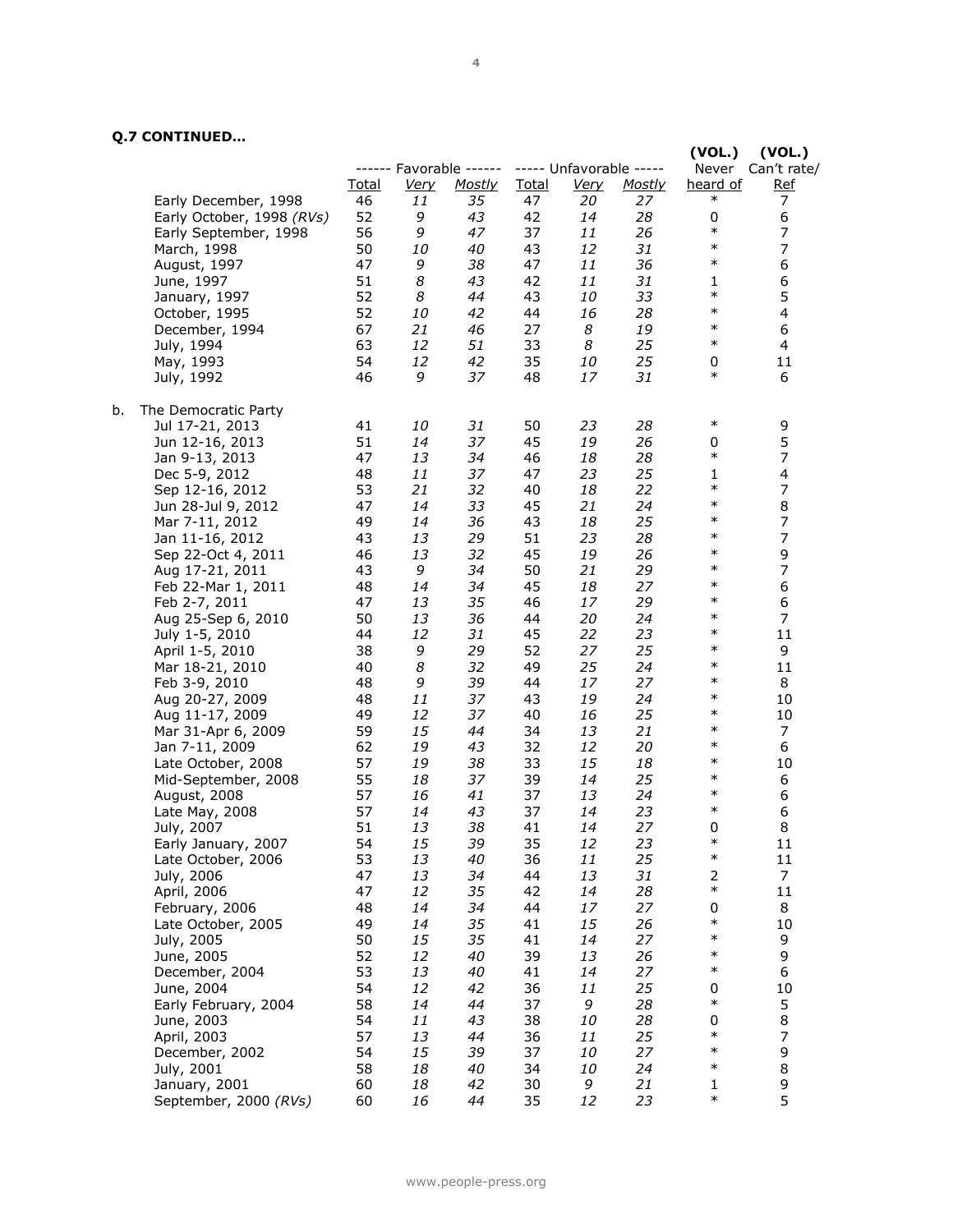# **Q.7 CONTINUED…**

|                                            |       |                  | ------ Favorable ------ |       | ----- Unfavorable ----- |               | (VOL.)<br>Never | (VOL.)<br>Can't rate/    |
|--------------------------------------------|-------|------------------|-------------------------|-------|-------------------------|---------------|-----------------|--------------------------|
|                                            | Total | <u>Very</u>      | <b>Mostly</b>           | Total | <u>Very</u>             | <b>Mostly</b> | heard of        | <u>Ref</u>               |
| August, 1999                               | 59    | 14               | 45                      | 37    | 9                       | 28            | $\ast$          | 4                        |
| February, 1999                             | 58    | 11               | 47                      | 37    | 11                      | 26            | 0               | 5                        |
| January, 1999                              | 55    | 14               | 41                      | 38    | 12                      | 26            | 0               | $\overline{7}$           |
| Early December, 1998                       | 59    | 18               | 41                      | 34    | 10                      | 24            | 0               | $\overline{7}$           |
|                                            |       |                  |                         |       |                         |               | $\ast$          |                          |
| Early October, 1998 (RVs)                  | 56    | 11               | 45                      | 38    | 9                       | 29            | $\ast$          | 6                        |
| Early September, 1998                      | 60    | 13               | 47                      | 33    | 8                       | 25            | $\ast$          | $\overline{7}$           |
| March, 1998                                | 58    | 15               | 43                      | 36    | 10                      | 26            |                 | 6                        |
| August, 1997                               | 52    | 11               | 41                      | 42    | 10                      | 32            | 0               | 6                        |
| June, 1997                                 | 61    | 10               | 51                      | 33    | 8                       | 25            | $\ast$          | 6                        |
| January, 1997                              | 60    | 13               | 47                      | 35    | 7                       | 28            | $\ast$          | 5                        |
| October, 1995                              | 49    | 9                | 40                      | 48    | 11                      | 37            | 0               | 3                        |
| December, 1994                             | 50    | 13               | 37                      | 44    | 13                      | 31            | $\ast$          | 6                        |
| July, 1994                                 | 62    | 13               | 49                      | 34    | 7                       | 27            | $\ast$          | 4                        |
| May, 1993                                  | 57    | 14               | 43                      | 34    | 9                       | 25            | 0               | 9                        |
| July, 1992                                 | 61    | 17               | 44                      | 33    | 9                       | 24            | $\ast$          | 6                        |
| <b>QUESTION 7c HELD FOR FUTURE RELEASE</b> |       |                  |                         |       |                         |               |                 |                          |
| Congress<br>d.                             |       |                  |                         |       |                         |               |                 |                          |
| Jul 17-21, 2013                            | 21    | 3                | 18                      | 70    | 33                      | 37            | $\ast$          | 9                        |
| Jan 9-13, 2013                             | 23    | 4                | 19                      | 68    | 32                      | 36            | $\ast$          | 9                        |
| Dec 5-9, 2012                              | 27    | 4                | 22                      | 67    | 24                      | 43            | 1               | 6                        |
| Jun 28-Jul 9, 2012                         | 27    | 5                | 22                      | 65    | 30                      | 35            | $\ast$          | 8                        |
| Jan 11-16, 2012                            | 23    | 5                | 18                      | 69    | 33                      | 36            | $\ast$          | 8                        |
| Aug 17-21, 2011                            | 25    | 4                | 21                      | 70    | 30                      | 40            | 4               | 6                        |
| Feb 22-Mar 1, 2011                         | 34    | 4                | 30                      | 57    | 21                      | 36            | 1               | 8                        |
|                                            | 33    | 6                | 27                      | 56    |                         | 33            | $\ast$          | 11                       |
| July 1-5, 2010                             | 25    | 3                | 22                      | 65    | 23<br>30                | 36            | $\ast$          | 9                        |
| April 1-5, 2010                            |       |                  |                         |       |                         |               | $\ast$          |                          |
| Mar 18-21, 2010                            | 26    | 3                | 23                      | 62    | 23                      | 39            |                 | 12                       |
| Feb 3-9, 2010                              | 41    | 3                | 38                      | 50    | 17                      | 34            | 0<br>$\ast$     | 9                        |
| Aug 20-27, 2009                            | 37    | 4                | 33                      | 52    | 20                      | 32            | $\ast$          | 11                       |
| Mar 31-Apr 6, 2009                         | 50    | 10               | 40                      | 43    | 15                      | 28            |                 | 7                        |
| Jan 7-11, 2009                             | 40    | 5                | 35                      | 52    | 20                      | 32            | $\ast$          | 8                        |
| Late May, 2008                             | 41    | 6                | 35                      | 51    | 17                      | 34            | 0               | 8                        |
| July, 2007                                 | 41    | 6                | 35                      | 51    | 16                      | 35            | 0               | 8                        |
| Early January, 2007                        | 53    | 11               | 42                      | 38    | 9                       | 29            | 1               | 8                        |
| Late October, 2006                         | 41    | 5                | 36                      | 46    | 15                      | 31            | $\ast$          | 13                       |
| February, 2006                             | 44    | 6                | 38                      | 47    | 14                      | 33            | 0               | 9                        |
| Late October, 2005                         | 45    | 7                | 38                      | 45    | 13                      | 32            | $\ast$          | 10                       |
| July, 2005                                 | 49    | 6                | 43                      | 40    | 11                      | 29            | $\ast$          | 11                       |
| June, 2005                                 | 49    | 6                | 43                      | 40    | 10                      | 30            | ∗               | 11                       |
| June, 2004                                 | 56    | $\boldsymbol{7}$ | 49                      | 33    | $\boldsymbol{7}$        | 26            | $\ast$          | 11                       |
| July, 2001                                 | 57    | $\overline{z}$   | 50                      | 32    | 8                       | 24            | $\ast$          | 11                       |
| March, 2001                                | 56    | 6                | 50                      | 36    | 10                      | 26            | 1               | $\overline{7}$           |
| January, 2001                              | 64    | 10               | 54                      | 23    | 5                       | 18            | 1               | 12                       |
| September, 2000 (RVs)                      | 61    | 8                | 53                      | 32    | 5                       | 27            | $\ast$          | $\overline{7}$           |
| August, 1999                               | 63    | 8                | 55                      | 34    | $\overline{z}$          | 27            | $\ast$          | 3                        |
| June, 1999                                 | 56    | 9                | 47                      | 39    | 9                       | 30            | $\ast$          | 5                        |
| February, 1999                             | 52    | $\overline{4}$   | 48                      | 44    | 8                       | 36            | 0               | $\overline{4}$           |
| January, 1999                              | 48    | $\overline{z}$   | 41                      | 45    | 15                      | 30            | 0               | $\boldsymbol{7}$         |
| Early December, 1998                       | 52    | 11               | 41                      | 41    | 12                      | 29            | 0               | $\boldsymbol{7}$         |
| Early October, 1998 (RVs)                  | 62    | 7                | 55                      | 33    | 8                       | 25            | 0               | 5                        |
| Early September, 1998                      | 66    | $\overline{z}$   | 59                      | 27    | 5                       | 22            | 0               | $\overline{\phantom{a}}$ |
| October, 1997                              | 53    | 5                | 48                      | 44    | 11                      | 33            | 0               | 3                        |
| August, 1997                               | 50    | 6                | 44                      | 44    | 11                      | 33            | 0               | 6                        |
|                                            | 52    | 4                | 48                      | 42    | 8                       | 34            | 0               | 6                        |
| June, 1997                                 | 49    | 5                | 44                      | 42    | 10                      | 32            | $\ast$          | 9                        |
| May, 1997                                  |       |                  |                         |       |                         |               | $\ast$          | 8                        |
| February, 1997                             | 52    | 6                | 46                      | 40    | 9                       | 31            |                 |                          |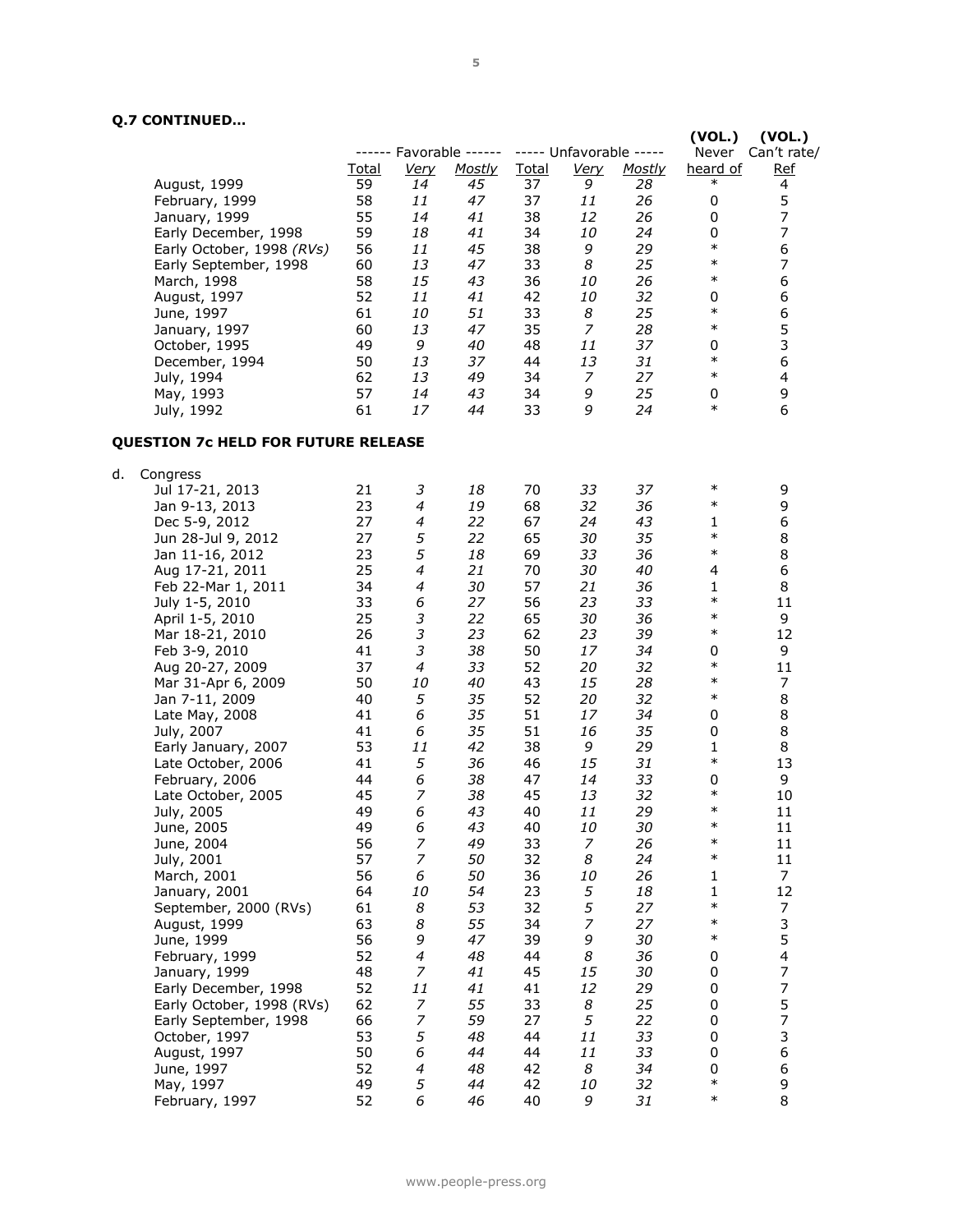# **Q.7 CONTINUED…**

| ,,,,,,,,,,,,,,, |              |             |                  |              |                   |        |                 |                       |
|-----------------|--------------|-------------|------------------|--------------|-------------------|--------|-----------------|-----------------------|
|                 | ------       |             | Favorable ------ | -----        | Unfavorable ----- |        | (VOL.)<br>Never | (VOL.)<br>Can't rate/ |
|                 | <u>Total</u> | <u>Verv</u> | <u>Mostly</u>    | <u>Total</u> | <b>Very</b>       | Mostly | heard of        | <b>Ref</b>            |
| January, 1997   | 56           | 6           | 50               | 40           | 8                 | 32     | $\ast$          | 4                     |
| June, 1996      | 45           | 6           | 39               | 50           | 12                | 38     | $\ast$          | 5                     |
| April, 1996     | 45           | 6           | 39               | 50           | 13                | 37     | 0               | 5                     |
| January, 1996   | 42           | 4           | 38               | 54           | 16                | 38     | $\ast$          | 4                     |
| October, 1995   | 42           | 4           | 38               | 55           | 13                | 42     | 0               | 3                     |
| August, 1995    | 45           | 5           | 40               | 47           | 13                | 34     | $\ast$          | 7                     |
| June, 1995      | 53           | 8           | 45               | 42           | 11                | 31     | $\ast$          | 5                     |
| February, 1995  | 54           | 10          | 44               | 37           | 10                | 27     | 0               | 9                     |
| July, 1994      | 53           | 7           | 46               | 43           | 9                 | 34     | $\ast$          | 4                     |
| May, 1993       | 43           | 8           | 35               | 48           | 13                | 35     | 0               | 9                     |
| November, 1991  | 51           | 7           | 44               | 43           | 9                 | 34     | 0               | 6                     |
| March, 1991     | 66           | 16          | 50               | 26           | 7                 | 19     | 0               | 8                     |
| May, 1990       | 59           | 6           | 53               | 34           | 9                 | 25     |                 | 6                     |
| May, 1988       | 64           | 8           | 56               | 28           | 5                 | 23     | 0               | 8                     |
| January, 1988   | 64           | 6           | 58               | 29           | 4                 | 25     | 0               | 7                     |
| May, 1987       | 74           | 10          | 64               | 20           | 4                 | 16     | $\ast$          | 6                     |
| January, 1987   | 59           | 7           | 52               | 31           | 8                 | 23     | 0               | 10                    |
| July, 1985      | 67           | 9           | 58               | 26           | 5                 | 21     | $\ast$          | 7                     |

#### **NO QUESTIONS 8, 11-14, 17-19, 28-32 QUESTIONS 9-10, 15-16, 20-27 HELD FOR FUTURE RELEASE**

# **ASK ALL:**

Thinking about the nation's economy…

Q.33 How would you rate economic conditions in this country today… as excellent, good, only fair, or poor?

|                    |              |      | Only        |             | (VOL.)       |
|--------------------|--------------|------|-------------|-------------|--------------|
|                    | Excellent    | Good | <u>fair</u> | <u>Poor</u> | DK/Ref       |
| Jul 17-21, 2013    | 2            | 15   | 45          | 37          | 1            |
| Jun 12-16, 2013    | 2            | 21   | 47          | 29          | $\ast$       |
| Mar 13-17, 2013    | $\mathbf{1}$ | 15   | 43          | 40          | 1            |
| Jan 9-13, 2013     | 2            | 11   | 38          | 49          | 1            |
| Dec 5-9, 2012      | $\mathbf{1}$ | 14   | 50          | 35          | 1            |
| Oct 24-28, 2012    | $\mathbf{1}$ | 12   | 42          | 44          | 1            |
| Sep 12-16, 2012    | $\mathbf{1}$ | 12   | 43          | 44          | 1            |
| Jun 7-17, 2012     | 1            | 9    | 47          | 42          | 1            |
| Mar 7-11, 2012     | $\mathbf{1}$ | 9    | 38          | 51          | 1            |
| Feb 8-12, 2012     | $\mathbf{1}$ | 10   | 46          | 43          | 1            |
| Jan 11-16, 2012    | 2            | 9    | 42          | 47          | 1            |
| Dec 7-11, 2011     | $\ast$       | 8    | 38          | 53          | 1            |
| Aug 17-21, 2011    | 1            | 6    | 37          | 56          | 1            |
| Jun 15-19, 2011    | $\ast$       | 8    | 45          | 46          | 1            |
| Mar 30-Apr 3, 2011 | 1            | 7    | 38          | 53          | 1            |
| Feb 2-7, 2011      | $\mathbf{1}$ | 11   | 45          | 42          | 1            |
| Dec 1-5, 2010      | $\mathbf{1}$ | 8    | 44          | 45          | 1            |
| Oct 13-18, 2010    | 1            | 7    | 38          | 54          | 1            |
| Aug 25-Sep 6, 2010 | $\mathbf{1}$ | 7    | 43          | 48          | 1            |
| Jun 3-6, 2010      | 1            | 8    | 48          | 43          | 1            |
| Apr 21-26, 2010    | $\ast$       | 11   | 39          | 49          | 1            |
| Mar 10-14, 2010    | 1            | 6    | 39          | 53          | 1            |
| Feb 3-9, 2010      | $\mathbf{1}$ | 7    | 38          | 53          | 1            |
| Dec 9-13, 2009     | 1            | 7    | 41          | 50          | 1            |
| Oct 28-Nov 8, 2009 | $\ast$       | 8    | 41          | 50          | 1            |
| Sep 30-Oct 4, 2009 | 1            | 8    | 43          | 48          | $\mathbf{1}$ |
| Aug 11-17, 2009    | $\ast$       | 8    | 38          | 52          | 2            |
| Jun 10-14, 2009    | 1            | 8    | 39          | 52          | 1            |
| Mar 9-12, 2009     | $\ast$       | 6    | 25          | 68          | 1            |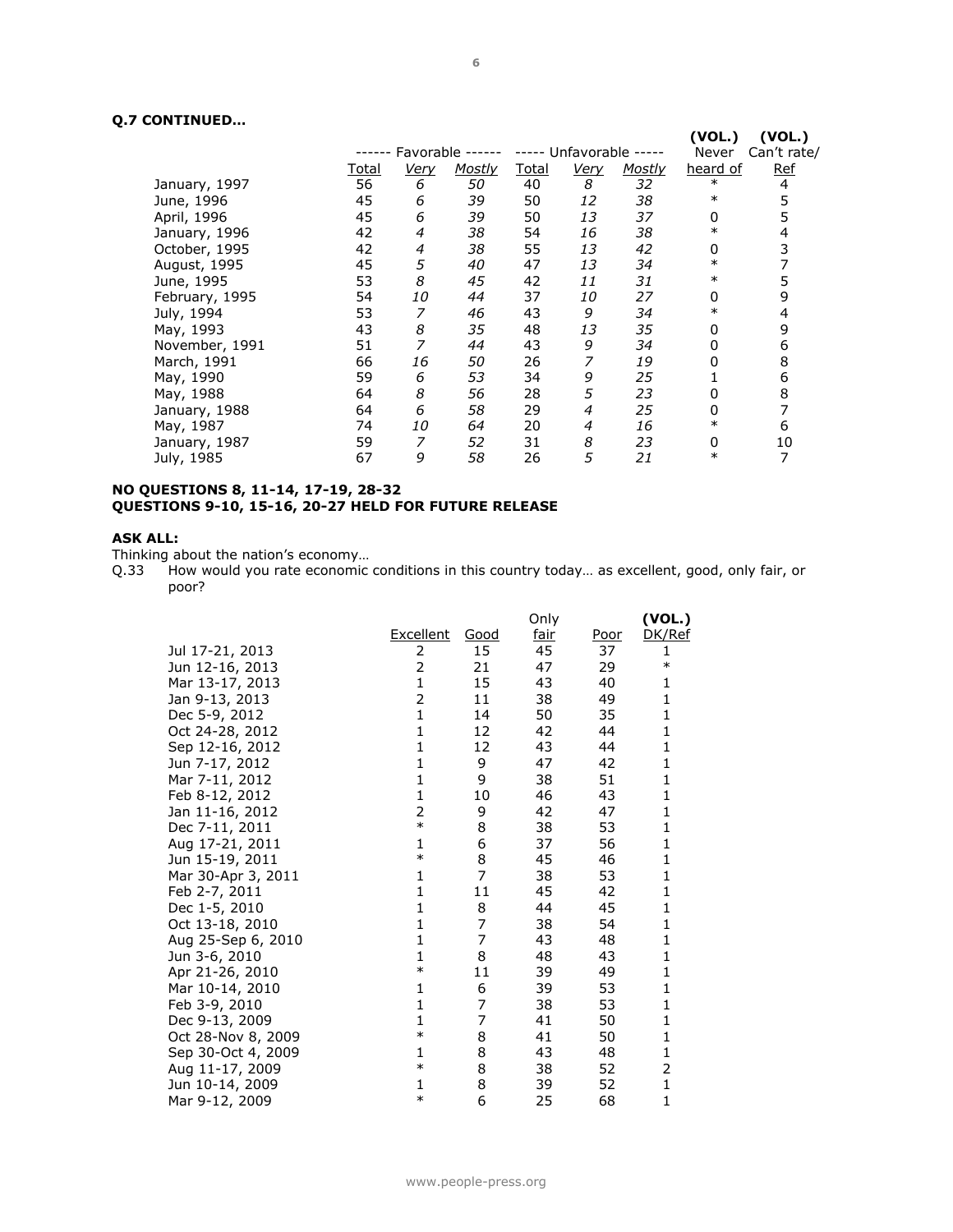# **Q.33 CONTINUED…**

|                                  |                                              |             | Only        |             | (VOL.)         |
|----------------------------------|----------------------------------------------|-------------|-------------|-------------|----------------|
|                                  | Excellent                                    | <u>Good</u> | <u>fair</u> | <u>Poor</u> | DK/Ref         |
| Feb 4-8, 2009                    | $\ast$                                       | 4           | 24          | 71          | 1              |
| December, 2008                   | $\ast$                                       | 7           | 33          | 59          | 1              |
| November, 2008                   | 1                                            | 6           | 28          | 64          | $\mathbf{1}$   |
| Late October, 2008               | $\ast$                                       | 7           | 25          | 67          | 1              |
| Early October, 2008              | $\mathbf{1}$                                 | 8           | 32          | 58          | $\mathbf{1}$   |
| Late September, 2008             | $\ast$                                       | 7           | 27          | 65          | 1              |
| July, 2008                       | $\mathbf{1}$                                 | 9           | 39          | 50          | $\mathbf{1}$   |
| April, 2008                      | $\mathbf{1}$                                 | 10          | 33          | 56          | $\ast$         |
| March, 2008                      | $\mathbf{1}$                                 | 10          | 32          | 56          | 1              |
| Early February, 2008             | $\mathbf{1}$                                 | 16          | 36          | 45          | 2              |
| January, 2008                    | 3                                            | 23          | 45          | 28          | $\mathbf{1}$   |
| November, 2007                   |                                              | 20          | 44          | 32          | 1              |
| September, 2007                  | 3<br>3                                       | 23          | 43          | 29          | 2              |
| June, 2007                       | 6                                            | 27          | 40          | 25          | 2              |
| February, 2007                   | 5                                            | 26          | 45          | 23          | $\mathbf{1}$   |
| December, 2006                   | 6                                            | 32          | 41          | 19          | 2              |
| Early November, 2006 (RVs)       | 9                                            | 35          | 37          | 17          | $\overline{c}$ |
| Late October, 2006               | 6                                            | 27          | 40          | 25          | $\overline{2}$ |
| September, 2006                  | 5                                            | 32          | 41          | 20          | $\overline{2}$ |
| March, 2006                      | 4                                            | 29          | 44          | 22          | $\mathbf{1}$   |
| January, 2006                    | 4                                            | 30          | 45          | 19          | 2              |
| Early October, 2005              | $\overline{c}$                               | 23          | 45          | 29          | $\mathbf{1}$   |
| Mid-September, 2005              | $\begin{array}{c}\n3 \\ 3 \\ 3\n\end{array}$ | 28          | 44          | 24          | 1              |
| Mid-May, 2005                    |                                              | 29          | 47          | 20          | $\mathbf{1}$   |
| January, 2005                    |                                              | 36          | 45          | 15          | 1              |
| December, 2004                   |                                              | 33          | 43          | 20          | $\mathbf{1}$   |
| Early November, 2004 (RVs)       | 5                                            | 31          | 37          | 26          | 1              |
| Mid-September, 2004              | 4                                            | 34          | 40          | 20          | 2              |
| August, 2004                     | 3                                            | 30          | 45          | 21          | $\mathbf{1}$   |
| Late April, 2004                 | 4                                            | 34          | 38          | 22          | $\overline{c}$ |
| Late February, 2004 <sup>2</sup> | $\overline{2}$                               | 29          | 42          | 26          | $\mathbf{1}$   |

# **ASK ALL:**

Q.34 Which of these best describes your opinion: **[READ; READ CATEGORIES IN REVERSE ORDER FOR HALF THE SAMPLE]**?

|                        |               | The economy is not    | It will be a long |        |
|------------------------|---------------|-----------------------|-------------------|--------|
|                        | The economy   | yet recovering        | time before the   | (VOL.) |
|                        | is recovering | but will recover soon | economy recovers  | DK/Ref |
| Jul 17-21, 2013        | 28            | 26                    | 44                |        |
| Mar 13-17, 2013        | 27            | 31                    | 40                |        |
| Oct 24-28, 2012        | 30            | 31                    | 36                |        |
| Sep 12-16, 2012        | 25            | 30                    | 43                |        |
| Feb 8-12, 2012         | 25            | 29                    | 44                |        |
| Mar 30-Apr 3, 2011     | 20            | 24                    | 54                |        |
| Feb 2-7, 2011          | 24            | 33                    | 42                |        |
| Dec 1-5, 2010          | 17            | 33                    | 48                |        |
| Aug 25-Sep 6, $2010^3$ | 10            | 37                    | 52                |        |
| Jun 3-6, 2010          | 13            | 35                    | 50                |        |
| Mar 10-14, 2010        | 13            | 37                    | 48                |        |

#### **NO QUESTIONS 35-39, 41-45, 65, 67 QUESTIONS 40, 46-64, 66 HELD FOR FUTURE RELEASE**

 $\mathbf 2$ Earlier trends available from Gallup. 3

In September 2010 and earlier, the first answer choice read "The economy is now recovering."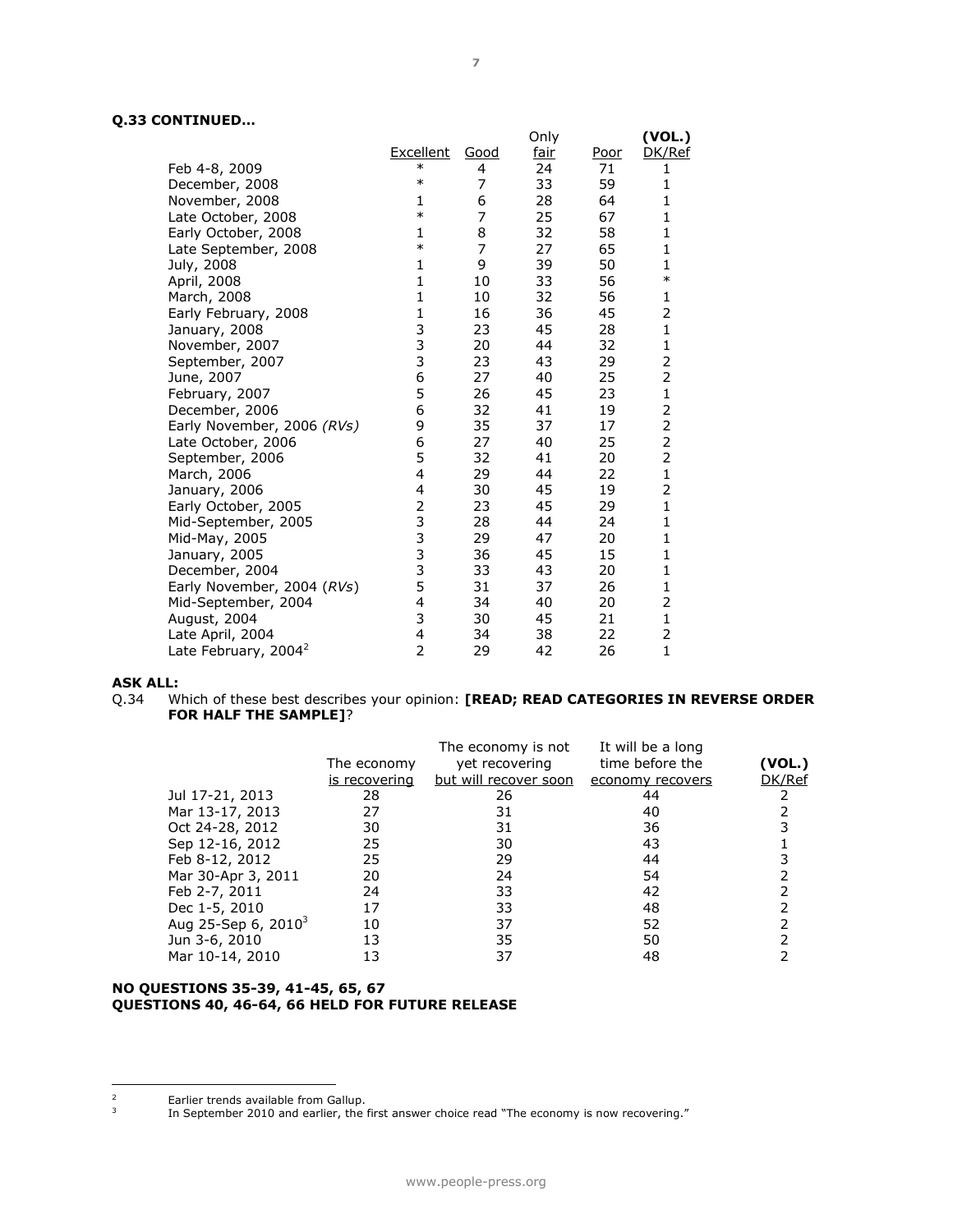# **ASK ALL:**

Next,

PARTY In politics TODAY, do you consider yourself a Republican, Democrat, or independent?

**ASK IF INDEP/NO PREF/OTHER/DK/REF (PARTY=3,4,5,9):**

PARTYLN As of today do you lean more to the Republican Party or more to the Democratic Party?

|                      |            |          |                        | (VOL.)                  | (VOL.)                   |                |      |            |
|----------------------|------------|----------|------------------------|-------------------------|--------------------------|----------------|------|------------|
|                      |            |          |                        | No                      | Other                    | (VOL.)         | Lean | Lean       |
|                      | Republican | Democrat | Independent preference |                         | party                    | DK/Ref         | Rep  | <u>Dem</u> |
| Jul 17-21, 2013      | 19         | 29       | 46                     | 3                       | $\ast$                   | 2              | 19   | 18         |
| Jun 12-16, 2013      | 23         | 33       | 39                     | 3                       | $\ast$                   | $\mathbf 2$    | 17   | 15         |
| May 1-5, 2013        | 25         | 32       | 37                     | $\overline{2}$          | $\mathbf{1}$             | 3              | 14   | 16         |
| Mar 13-17, 2013      | 26         | 33       | 34                     | 3                       | 1                        | 3              | 14   | 15         |
| Feb 13-18, 2013      | 22         | 32       | 41                     | $\overline{2}$          | $\ast$                   | $\overline{2}$ | 15   | 19         |
| Jan 9-13, 2013       | 25         | 32       | 38                     | $\overline{2}$          | $\ast$                   | 2              | 15   | 16         |
| Dec 17-19, 2012      | 21         | 32       | 38                     | $\overline{\mathbf{4}}$ | $\ast$                   | 4              | 15   | 14         |
| Dec 5-9, 2012        | 23         | 33       | 38                     | 3                       | $\mathbf 1$              | $\overline{2}$ | 14   | 19         |
| Oct 31-Nov 3, 2012   | 26         | 34       | 34                     | 3                       | $\mathbf{1}$             | 3              | 13   | 16         |
| Oct 24-28, 2012      | 28         | 33       | 33                     | $\overline{\mathbf{4}}$ | $\ast$                   | $\overline{2}$ | 12   | 16         |
| Oct 4-7, 2012        | 27         | 31       | 36                     | 3                       | 1                        | 3              | 15   | 15         |
| Sep 12-16, 2012      | 24         | 35       | 36                     | $\overline{2}$          | $\ast$                   | $\overline{2}$ | 14   | 16         |
| Jul 16-26, 2012      | 22         | 33       | 38                     | 4                       | $\ast$                   | 3              | 14   | 15         |
| <b>Yearly Totals</b> |            |          |                        |                         |                          |                |      |            |
| 2012                 | 24.7       | 32.6     | 36.4                   | 3.1                     | .5                       | 2.7            | 14.4 | 16.1       |
| 2011                 | 24.3       | 32.3     | 37.4                   | 3.1                     | .4                       | 2.5            | 15.7 | 15.6       |
| 2010                 | 25.2       | 32.7     | 35.2                   | 3.6                     | .4                       | 2.8            | 14.5 | 14.1       |
| 2009                 | 23.9       | 34.4     | 35.1                   | 3.4                     | $\cdot$                  | 2.8            | 13.1 | 15.7       |
| 2008                 | 25.7       | 36.0     | 31.5                   | 3.6                     | .3                       | 3.0            | 10.6 | 15.2       |
| 2007                 | 25.3       | 32.9     | 34.1                   | 4.3                     | .4                       | 2.9            | 10.9 | 17.0       |
| 2006                 | 27.8       | 33.1     | 30.9                   | 4.4                     | .3                       | 3.4            | 10.5 | 15.1       |
| 2005                 | 29.3       | 32.8     | 30.2                   | 4.5                     | .3                       | 2.8            | 10.3 | 14.9       |
| 2004                 | 30.0       | 33.5     | 29.5                   | 3.8                     | .4                       | 3.0            | 11.7 | 13.4       |
| 2003                 | 30.3       | 31.5     | 30.5                   | 4.8                     | .5                       | 2.5            | 12.0 | 12.6       |
| 2002                 | 30.4       | 31.4     | 29.8                   | 5.0                     | .7                       | 2.7            | 12.4 | 11.6       |
| 2001                 | 29.0       | 33.2     | 29.5                   | 5.2                     | .6                       | 2.6            | 11.9 | 11.6       |
| 2001 Post-Sept 11    | 30.9       | 31.8     | 27.9                   | 5.2                     | $.6\,$                   | 3.6            | 11.7 | 9.4        |
| 2001 Pre-Sept 11     | 27.3       | 34.4     | 30.9                   | 5.1                     | .6                       | 1.7            | 12.1 | 13.5       |
| 2000                 | 28.0       | 33.4     | 29.1                   | 5.5                     | .5                       | 3.6            | 11.6 | 11.7       |
| 1999                 | 26.6       | 33.5     | 33.7                   | 3.9                     | .5                       | 1.9            | 13.0 | 14.5       |
| 1998                 | 27.9       | 33.7     | 31.1                   | 4.6                     | .4                       | 2.3            | 11.6 | 13.1       |
| 1997                 | 28.0       | 33.4     | 32.0                   | 4.0                     | $\cdot$                  | 2.3            | 12.2 | 14.1       |
| 1996                 | 28.9       | 33.9     | 31.8                   | 3.0                     | .4                       | 2.0            | 12.1 | 14.9       |
| 1995                 | 31.6       | 30.0     | 33.7                   | 2.4                     | .6                       | 1.3            | 15.1 | 13.5       |
| 1994                 | 30.1       | 31.5     | 33.5                   | 1.3                     | $\overline{\phantom{a}}$ | 3.6            | 13.7 | 12.2       |
| 1993                 | 27.4       | 33.6     | 34.2                   | 4.4                     | 1.5                      | 2.9            | 11.5 | 14.9       |
| 1992                 | 27.6       | 33.7     | 34.7                   | 1.5                     | 0                        | 2.5            | 12.6 | 16.5       |
| 1991                 | 30.9       | 31.4     | 33.2                   | $\mathbf 0$             | 1.4                      | 3.0            | 14.7 | 10.8       |
| 1990                 | 30.9       | 33.2     | 29.3                   | 1.2                     | 1.9                      | 3.4            | 12.4 | 11.3       |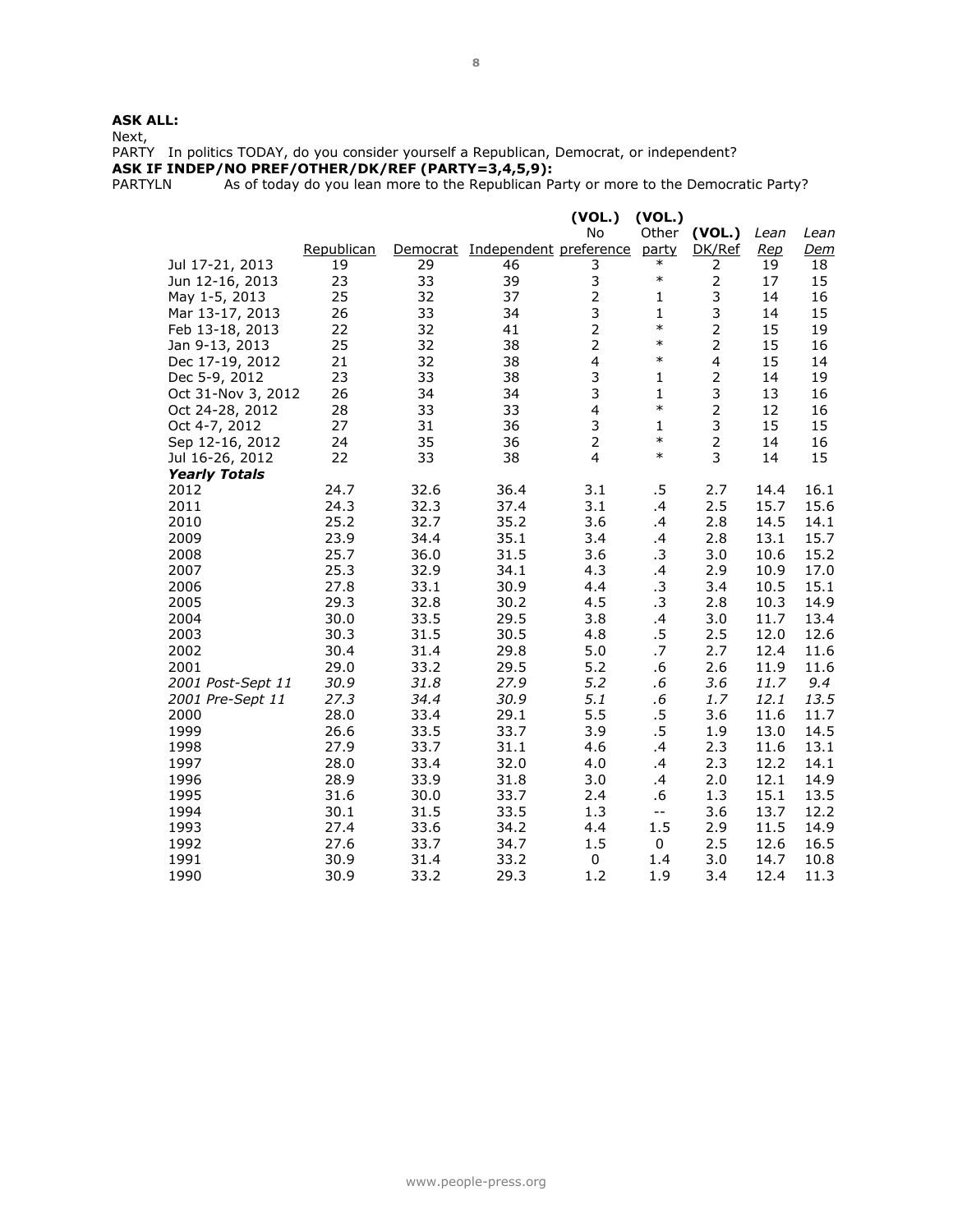### **PARTY/PARTYLN CONTINUED…**

|      |            |    |                                              | $(VOL.)$ $(VOL.)$ |       |                        |       |       |
|------|------------|----|----------------------------------------------|-------------------|-------|------------------------|-------|-------|
|      |            |    |                                              | No.               |       | Other (VOL.) Lean Lean |       |       |
|      | Republican |    | Democrat Independent preference party DK/Ref |                   |       |                        | Rep   | Dem   |
| 1989 |            |    | 34                                           | $- -$             | $- -$ | $- -$                  | $- -$ | $- -$ |
| 1987 |            | マロ | 3d                                           | $- -$             | $- -$ | --                     | $- -$ | $- -$ |

#### **QUESTIONS 68-79 HELD FOR FUTURE RELEASE NO QUESTIONS 80-82**

# **ASK ALL:**<br>TEAPARTY2

From what you know, do you agree or disagree with the Tea Party movement, or don't you have an opinion either way?

|                            |              |                 |            | (VOL.)          |                | Not       |
|----------------------------|--------------|-----------------|------------|-----------------|----------------|-----------|
|                            |              |                 | No opinion | Haven't         | (VOL.)         | heard of/ |
|                            | <u>Agree</u> | <b>Disagree</b> | either way | <u>heard of</u> | <u>Refused</u> | <u>DК</u> |
| Jul 17-21, 2013            | 18           | 25              | 52         | 4               | 1              | $- -$     |
| Jun 12-16, 2013            | 22           | 29              | 46         | $\overline{2}$  | $\overline{2}$ | $-1$      |
| May 23-26, 2013            | 17           | 20              | 56         | 3               | 4              | $- -$     |
| Feb 14-17, 2013            | 19           | 26              | 52         | $\overline{2}$  | 1              |           |
| Dec 5-9, 2012              | 18           | 29              | 50         | $\overline{2}$  | 1              |           |
| Oct 31-Nov 3, 2012 (RVs)   | 19           | 29              | 47         | 1               | 3              |           |
| Oct 4-7, 2012              | 19           | 25              | 52         | 2               |                |           |
| Sep 12-16, 2012            | 18           | 26              | 53         | $\overline{2}$  | $\mathbf 2$    |           |
| Jul 16-26, 2012            | 16           | 27              | 54         | $\overline{2}$  | $\mathbf 1$    |           |
| Jun 28-Jul 9, 2012         | 19           | 27              | 49         | 3               | $\overline{2}$ |           |
| Jun 7-17, 2012             | 21           | 25              | 52         | $\mathbf 2$     | 1              |           |
| May 9-Jun 3, 2012          | 16           | 25              | 54         | $\overline{2}$  | 3              |           |
| Apr 4-15, 2012             | 20           | 26              | 50         | 3               | $\mathbf 2$    |           |
| Mar 7-11, 2012             | 19           | 29              | 48         | $\overline{2}$  | $\mathbf 2$    |           |
| Feb 8-12, 2012             | 18           | 25              | 53         | $\overline{2}$  | $\mathbf 2$    |           |
| Jan 11-16, 2012            | 20           | 24              | 52         | $\overline{2}$  | $\mathbf 2$    |           |
| Jan 4-8, 2012              | 18           | 25              | 52         | $\overline{2}$  | 3              |           |
| Dec 7-11, 2011             | 19           | 27              | 50         | $\overline{2}$  | $\overline{2}$ |           |
| Nov 9-14, 2011             | 20           | 27              | 51         | $\mathbf{1}$    | $\mathbf 1$    |           |
| Sep 22-Oct 4, 2011         | 19           | 27              | 51         | $\overline{2}$  | $\mathbf{1}$   |           |
| Aug 17-21, 2011            | 20           | 27              | 50         | 1               | 1              |           |
| Jul 20-24, 2011            | 20           | 24              | 53         | 1               | 1              |           |
| Jun 15-19, 2011            | 20           | 26              | 50         | 3               | 2              |           |
| May 25-30, 2011            | 18           | 23              | 54         | $\overline{2}$  | $\mathbf 2$    |           |
| Mar 30-Apr 3, 2011         | 22           | 29              | 47         | $\mathbf{1}$    | $\mathbf 1$    |           |
| Mar 8-14, 2011             | 19           | 25              | 54         | 1               | 1              |           |
| Feb 22-Mar 1, 2011         | 20           | 25              | 52         | 2               | 2              |           |
| Feb 2-7, 2011 <sup>4</sup> | 22           | 22              | 53         | $\overline{2}$  | $\mathbf 2$    |           |
| Jan 5-9, 2011              | 24           | 22              | 50         | $\overline{2}$  | 1              |           |
| Dec 1-5, 2010              | 22           | 26              | 49         | $\overline{2}$  | $\overline{2}$ |           |
| Nov 4-7, 2010              | 27           | 22              | 49         | 1               | 1              | $-\,-$    |
| Oct 27-30, 2010 (RVs)      | 29           | 25              | 32         | --              | 1              | 13        |
| Oct 13-18, 2010 (RVs)      | 28           | 24              | 30         |                 | 1              | 16        |
| Aug 25-Sep 6, 2010 (RVs)   | 29           | 26              | 32         |                 | 1              | 13        |
| Jul 21-Aug 5, 2010         | 22           | 18              | 37         |                 | 1              | 21        |
| Jun 16-20, 2010            | 24           | 18              | 30         |                 | $\ast$         | 27        |
| May 20-23, 2010            | 25           | 18              | 31         |                 | 1              | 25        |
| Mar 11-21, 2010            | 24           | 14              | 29         | $-1$            | 1              | 31        |

 $\frac{1}{4}$ 

In the February 2-7, 2011, survey and before, question read "…do you strongly agree, agree, disagree or strongly disagree with the Tea Party movement…" In October 2010 and earlier, question was asked only of those who had heard or read a lot or a little about the Tea Party. In May 2010 through October 2010, it was described as: "the Tea Party movement that has been involved in campaigns and protests in the U.S. over the past year." In March 2010 it was described as "the Tea Party protests that have taken place in the U.S. over the past year."